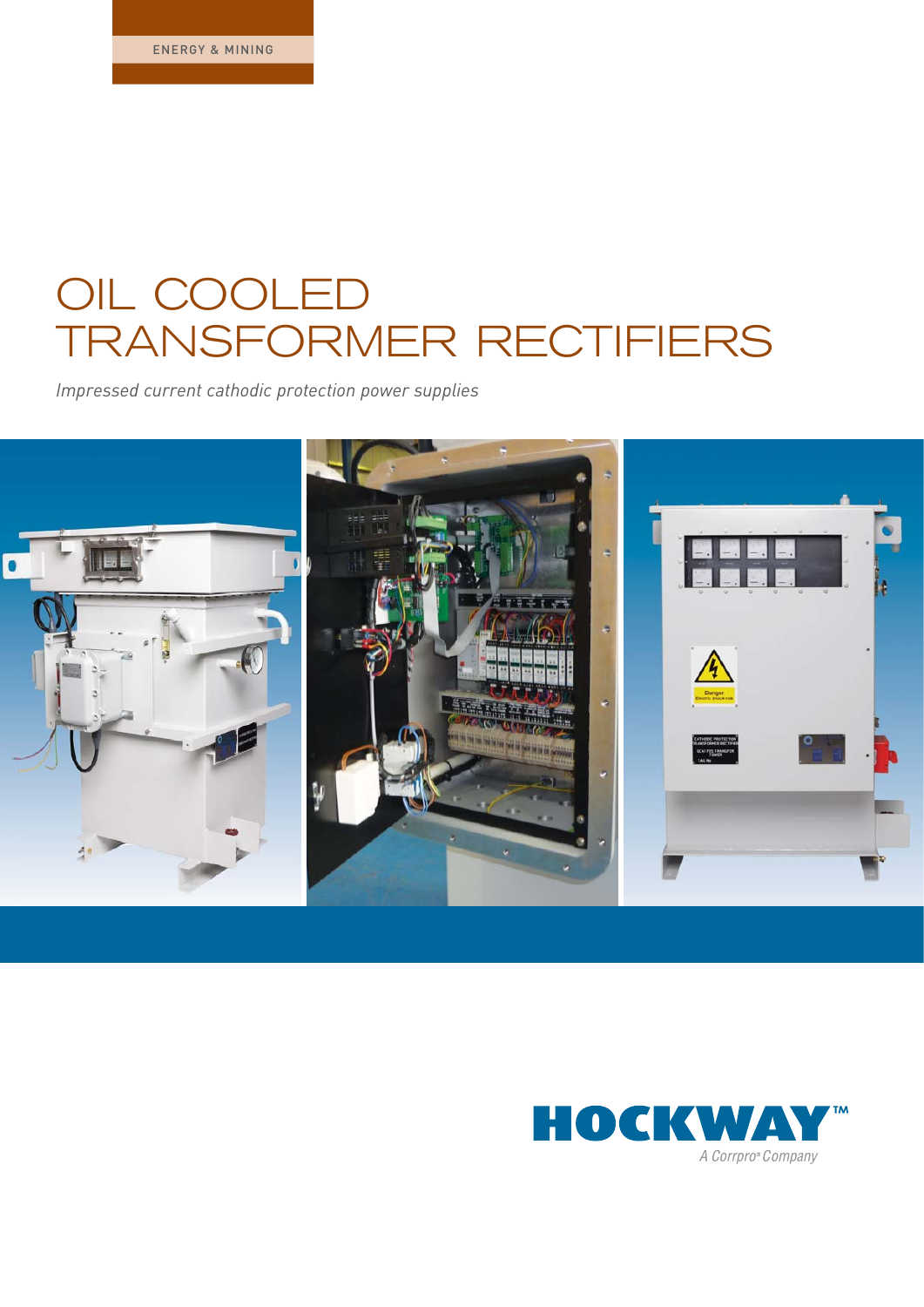# OIL COOLED TRANSFORMER RECTIFIERS

Our range of oil cooled transformer rectifiers are specifically for the cathodic protection of steel structures including jetties, pipelines and tank farms. They have been designed to comply with the most stringent industry specifications and perform in arduous environmental conditions where continual operator safety and reliability are paramount.

The transformer rectifiers are in the ONAN (Oil Natural Air Natural) cooling category and so have an inherently greater reliability than oil circulated and forced air designs.

Cable terminations are located within an enclosure on the side of the tank to allow vertical cable entry. Exposed terminals operating above 50 volts are covered for personnel protection.

All units are manufactured to rigorous safety regulations and thorough quality assurance procedures under our ISO 9001 certification are in full compliance with all applicable British and European standards.

# **APPLICATIONS**

Our oil cooled transformer rectifiers are ideally suited to heavy duty applications in demanding environments with ambient temperatures up to 55°C, and are available with current ratings of up to 900A. Our in-house design and manufacturing process allows us to build multiple output channels within a single transformer rectifier unit.

Units are designed and manufactured with a wide variety of innovative features and every aspect of their design can be customised to suit a particular application or client specification.

To accommodate every possible application, we are able to incorporate a wide range of specialised features into our customised transformer rectifiers, including local and remote monitoring of output voltage, current, permanent reference electrode potential monitoring, and remote control of output voltage and current.

# **FEATURES**

#### Enclosures – Sealed to a protective category of IP66

- Mild steel heavy duty welded with flame zinc spray and two-part epoxy/polyurethane coating
- Painted stainless steel heavy duty welded grades 304 or 316
- All opening covers are fitted with neoprene gaskets to prevent the ingress of dust and moisture

#### Control

- Continuously variable transformer (Variac)
- Discrete step switching in 16, 20, 25 or 63 steps (step control)
- Constant current/Constant voltage
- Automatic potential control





#### Input Supply

- 115V to 240V single phase
- Up to 480V three phases

#### Additional Features

- GPS synchronous current interruption
- Data logging of output voltage, current and reference cell potential
- Remote monitoring and control over the internet, satellite, GSM mobile or RS232/RS485 interfaces
- Trip alarms for output voltage, output current, reference electrode potential, AC input voltage, phase failure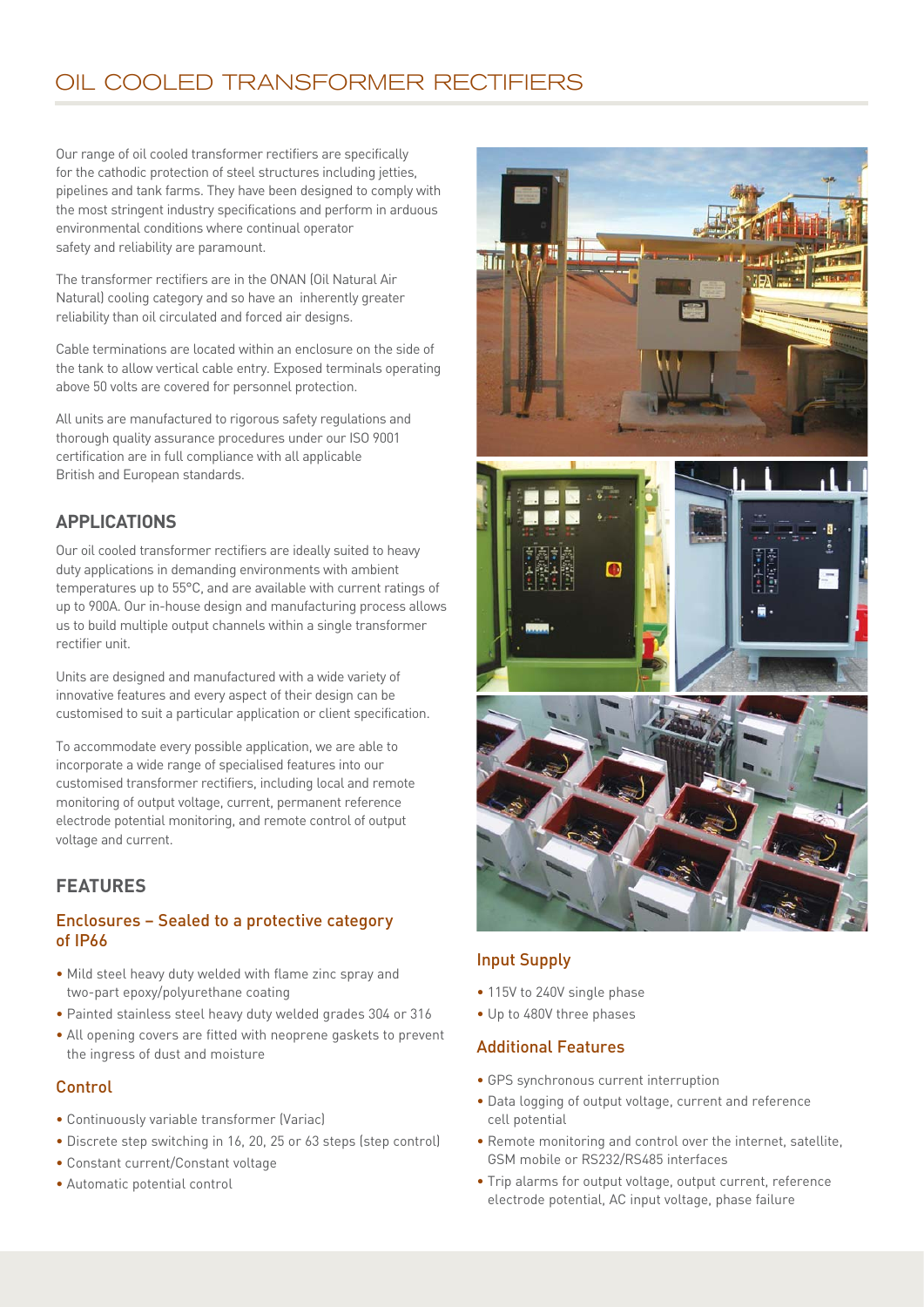| <b>Enclosure and Fittings</b>                   |                                                   |
|-------------------------------------------------|---------------------------------------------------|
| Oil level gauge                                 | $\checkmark$                                      |
| Oil filling pipe                                | $\checkmark$                                      |
| Oil drain valve                                 | $\checkmark$                                      |
| <b>Breather - silica gel</b>                    | $\checkmark$                                      |
| <b>Skid under base</b>                          | $\checkmark$                                      |
| <b>External/earth bolt</b>                      | $\checkmark$                                      |
| <b>Sunshade</b>                                 | $\checkmark$                                      |
| <b>ID label</b>                                 | $\checkmark$                                      |
| <b>Rating plate</b>                             | $\checkmark$                                      |
| Dial type thermometer                           | $\checkmark$                                      |
| <b>Operation and maintenance</b><br>manual      | $\checkmark$                                      |
| First filling of oil to BS148/<br><b>IEC296</b> | $\checkmark$                                      |
| Laminated circuit diagram                       | $\bigcirc$                                        |
| <b>Anchor bolts</b>                             | $\bigcirc$                                        |
| <b>Lifting lugs</b>                             | $\checkmark$                                      |
| <b>Meter viewing window</b>                     | $\checkmark$                                      |
| <b>Padlock facility</b>                         | $\checkmark$                                      |
| <b>Hinged lid</b>                               | $\bigcirc$                                        |
| Lid toggle latches                              | $\bigcirc$                                        |
| <b>Cable entry</b>                              | O Glands (armoured)<br>O.<br>Glands (un-armoured) |

| <b>Metering</b>                              |                                                                                                                              |
|----------------------------------------------|------------------------------------------------------------------------------------------------------------------------------|
| <b>Output voltmeter and</b><br>ammeter       | Analogue 90° Scale †<br>Analogue 240° Scale +<br>$\cup$<br>$\bigcirc$ Digital 3.5 digit<br>$\bigcirc$ Digital 4.5 digit      |
| Reference potential meter                    | Analogue 90° Scale †<br>Ő.<br>Analogue 240° Scale +<br>$\cup$<br>$\bigcirc$ Digital 3.5 digit<br>Digital 4.5 digit<br>$\cup$ |
| <b>Input voltmeter</b>                       | ∩                                                                                                                            |
| <b>Input ammeter</b>                         | ∩                                                                                                                            |
| <b>Hours run counter</b>                     | ∩                                                                                                                            |
| Kilowatt hour meter                          | ∩                                                                                                                            |
| <b>Output meter monitor</b><br>sockets (4mm) | ∩                                                                                                                            |

† Also available hermetically sealed and tropicalised, if required.

#### **Electrical**

| ✓                  |
|--------------------|
| $\bigcap$ **       |
| ✓                  |
| ∩                  |
| $\bigcirc$         |
| ∩                  |
| ∩**                |
| $\bigcirc$         |
| ∩                  |
| $O^*$              |
| $O^*$              |
| $\bigcirc$         |
| ∩                  |
| Studs<br>Terminals |
| Fuse<br><b>MCB</b> |
|                    |

#### **Monitoring**

| <b>Transducer for output current</b>         | $\left(\begin{array}{c} \end{array}\right)$           |  |  |
|----------------------------------------------|-------------------------------------------------------|--|--|
| <b>Transducer for output voltage</b>         | ∩                                                     |  |  |
| <b>Transducer for reference</b><br>potential | ∩                                                     |  |  |
| DC low output/failure alarm                  | ∩                                                     |  |  |
| <b>Failure alarm</b>                         | O AC<br>О рс                                          |  |  |
| <b>AC phase monitor</b><br>(3 phase only)    | ∩                                                     |  |  |
| <b>Current interruption</b>                  | O Synchronous<br>Non synchronous<br>O GPS synchronous |  |  |
| Timer link (for portable timer)              | ∩                                                     |  |  |
| <b>Remote monitoring and</b><br>control unit | ∩                                                     |  |  |
| Data logger units with GPS<br>synchroniser   | ∩                                                     |  |  |

\* Included as standard in CC-CV and fully automatic units.

\*\* Included as standard in 3-phase CC-CV and 3-phase fully automatic units.

#### **Key**

 $\checkmark$  = Included as standard

 $\bullet$  = Included as standard but other options available

 $O =$  Optional extra